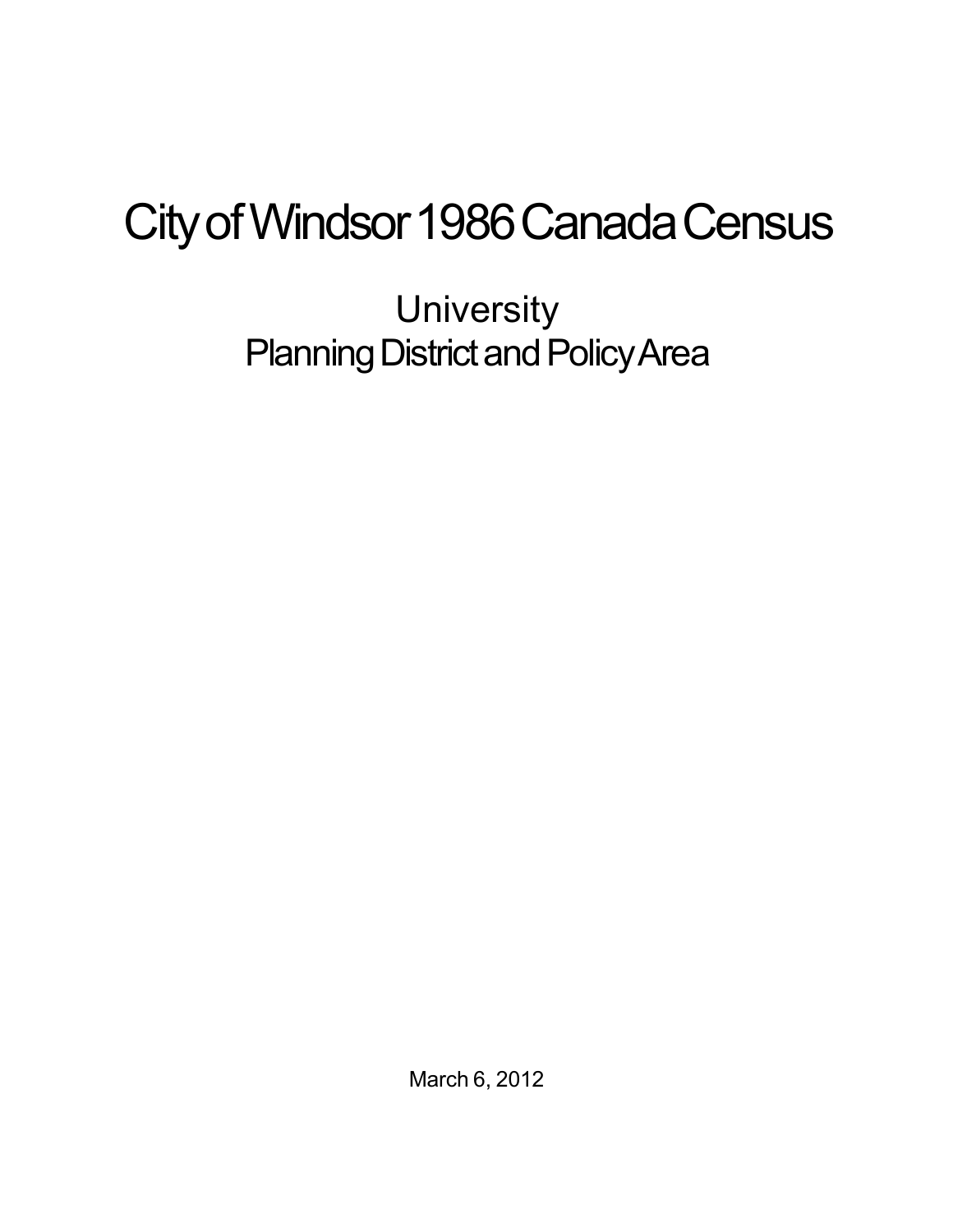## **Table of Contents**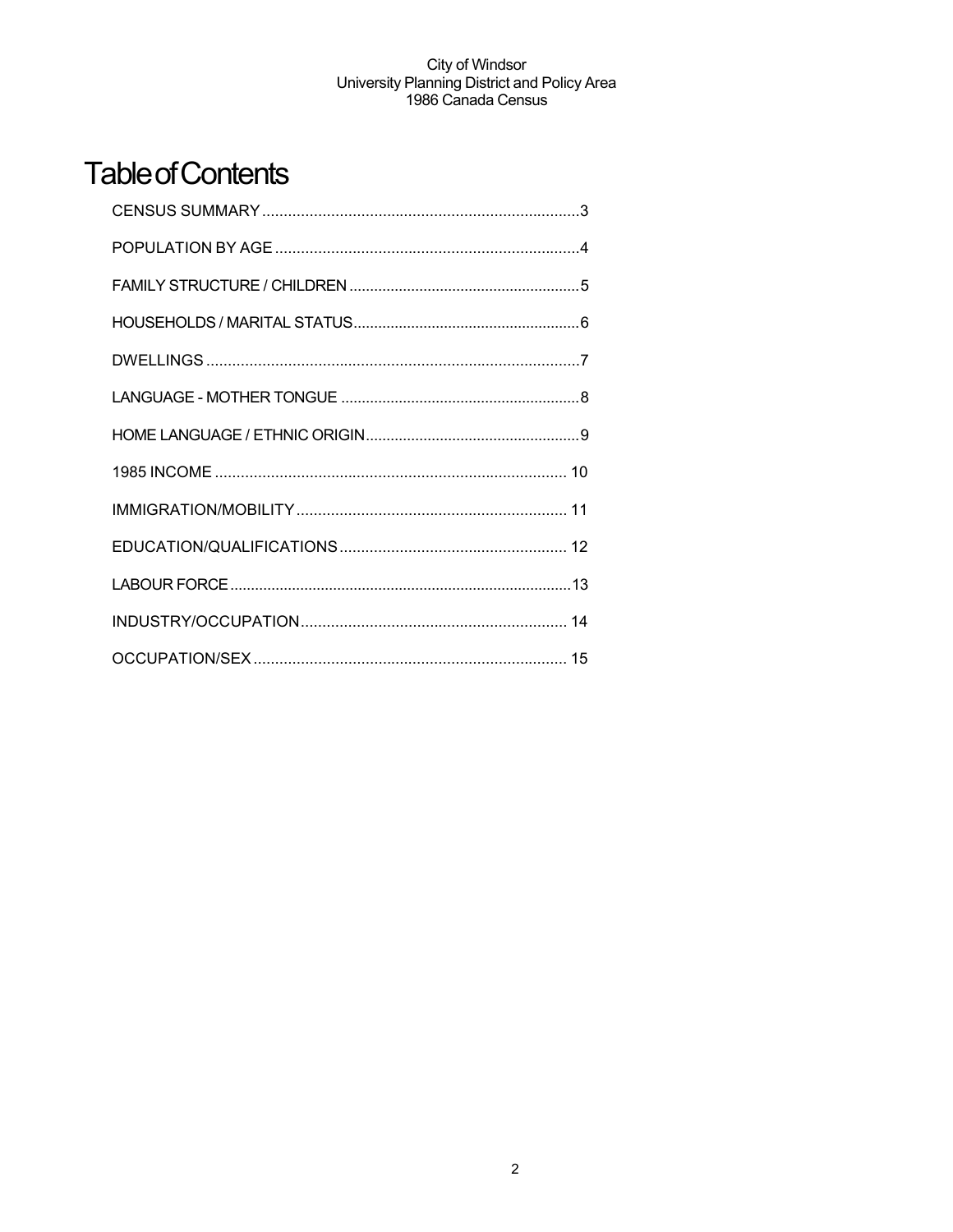## **CENSUS SUMMARY**

| <b>CENSUS SUMMARY</b>          | <b>University</b> |        |
|--------------------------------|-------------------|--------|
| Total population (% base)      | 15,482            |        |
| By sex:                        |                   |        |
| Male                           | 7,37548%          |        |
| Female                         | 8,08052%          |        |
| By age:                        |                   |        |
| 0 to 4 years                   | 930               | 6%     |
| 5 to 19 years                  | 2,94519%          |        |
| 20 to 24 years                 | 1,94013%          |        |
| 25 to 34 years                 | 2,90519%          |        |
| 35 to 44 years                 | 1,76011%          |        |
| 45 to 54 years                 | 1,360 9%          |        |
| 55 to 64 years                 | 1,56010%          |        |
| 65 to 74 years                 | 1,165 8%          |        |
| 75 years and over              |                   | 940 6% |
| Average age of population      | 36.1              |        |
| Total census families (% base) | 3,900             |        |
| <b>Husband-wife families</b>   | 3,12580%          |        |
| With no children at home       | 1,34034%          |        |
| With children at home          | 1,78546%          |        |
| Lone-parent families           |                   | 78020% |
| <b>Total children at home</b>  | 4,715             |        |
| Average children per family    | 1.2               |        |
| Private households (% base)    | 6,180             |        |
| Persons in households          | 14,945            |        |
| Average persons per household  | 2.4               |        |
| Occupied dwellings (% base)    | 6,190             |        |
| Owned                          | 3,19552%          |        |
| Rented                         | 2,98048%          |        |
| Single detached house          | 3,48556%          |        |
| Apartment 5 or more storeys    |                   | 61510% |
| Other type of dwelling         | 2,07534%          |        |
| 1985 Avg. hhld income (est.)   | 26,327            |        |
|                                |                   |        |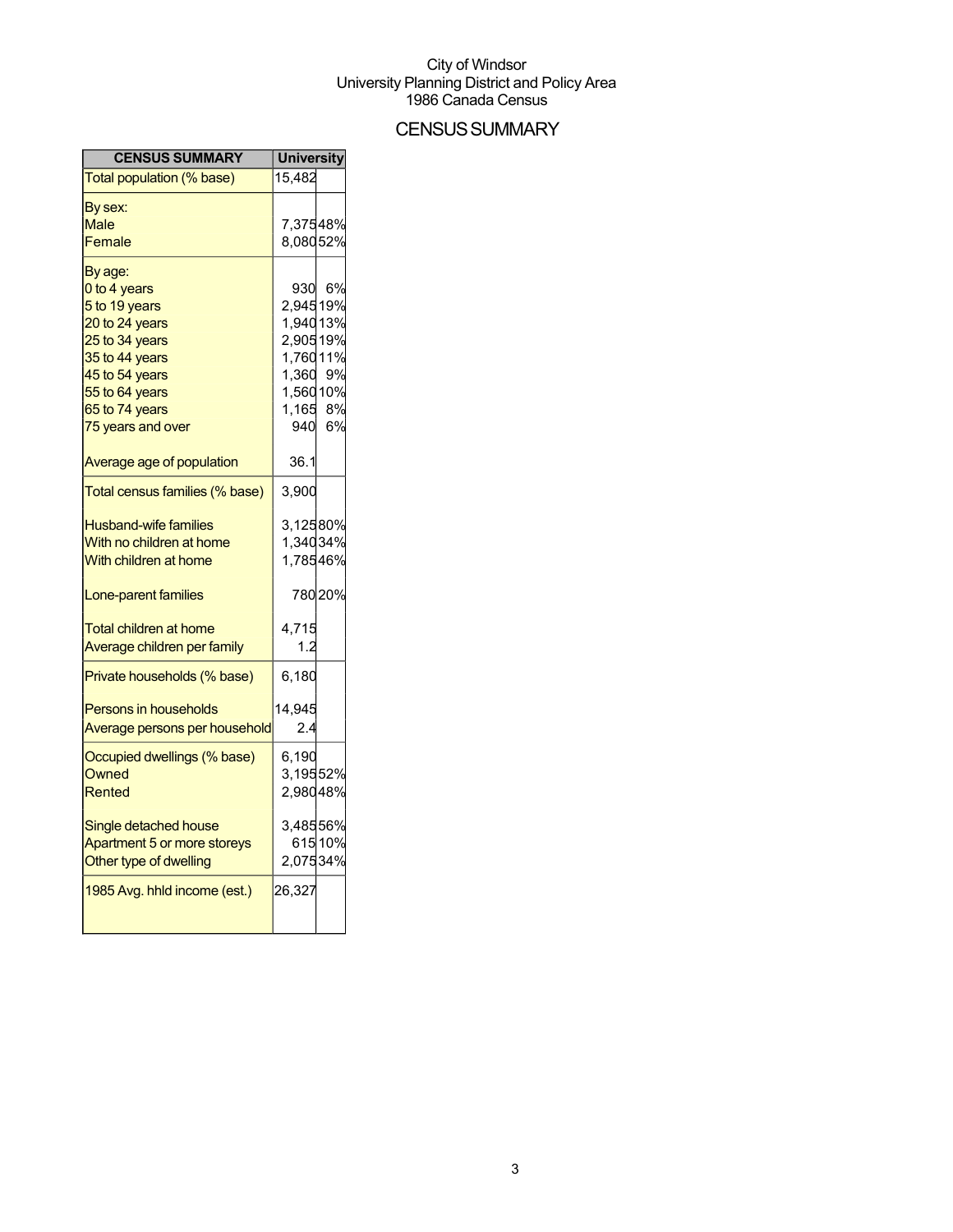## POPULATIONBYAGE

| <b>POPULATION BY AGE   University</b>                                                                                                                                                                |                                                                                      |                                                                  |
|------------------------------------------------------------------------------------------------------------------------------------------------------------------------------------------------------|--------------------------------------------------------------------------------------|------------------------------------------------------------------|
| <mark>Total population (% Base)</mark> 15,482                                                                                                                                                        |                                                                                      |                                                                  |
| <b>Average age of population</b>                                                                                                                                                                     | 36.1                                                                                 |                                                                  |
| By age:<br>0 - 4 years<br>5 - 9 years<br>10 - 14 years<br>15 - 19 years<br>20 - 24 years<br>25 - 34 years<br>35 - 44 years<br>45 - 54 years<br>55 - 64 years<br>65 - 74 years<br>75 years and over   | 1,160<br>1,94013%<br>2,90519%<br>1,76011%<br>1,360 9%<br>1,56010%<br>1,165 8%<br>940 | 930 6%<br>840 5%<br>945 6%<br>7%<br>6%                           |
| <b>Male population</b><br>Average age of males                                                                                                                                                       | 7,37548%<br>34.6                                                                     |                                                                  |
| By age:<br>0 - 4 years<br>5 - 9 years<br>10 - 14 years<br>15 - 19 years<br>20 - 24 years<br>25 - 34 years<br>35 - 44 years<br>45 - 54 years<br>55 - 64 years<br>65 - 74 years<br>75 years and over   | 485<br>405<br>450<br>555<br>970<br>1,51510%<br>855<br>495<br>315                     | 3%<br>3%<br>3%<br>4%<br>6%<br>6%<br>645 4%<br>705 5%<br>3%<br>2% |
| <b>Female population</b><br>Average age of females                                                                                                                                                   | 8,08052%<br>37.6                                                                     |                                                                  |
| By age:<br>$0 - 4$ years<br>5 - 9 years<br>10 - 14 years<br>15 - 19 years<br>20 - 24 years<br>25 - 34 years<br>35 - 44 years<br>45 - 54 years<br>55 - 64 years<br>65 - 74 years<br>75 years and over | 445<br>435<br>495<br>605<br>970<br>1,390<br>905<br>715<br>855<br>670<br>625          | 3%<br>3%<br>3%<br>4%<br>6%<br>9%<br>6%<br>5%<br>6%<br>4%<br>4%   |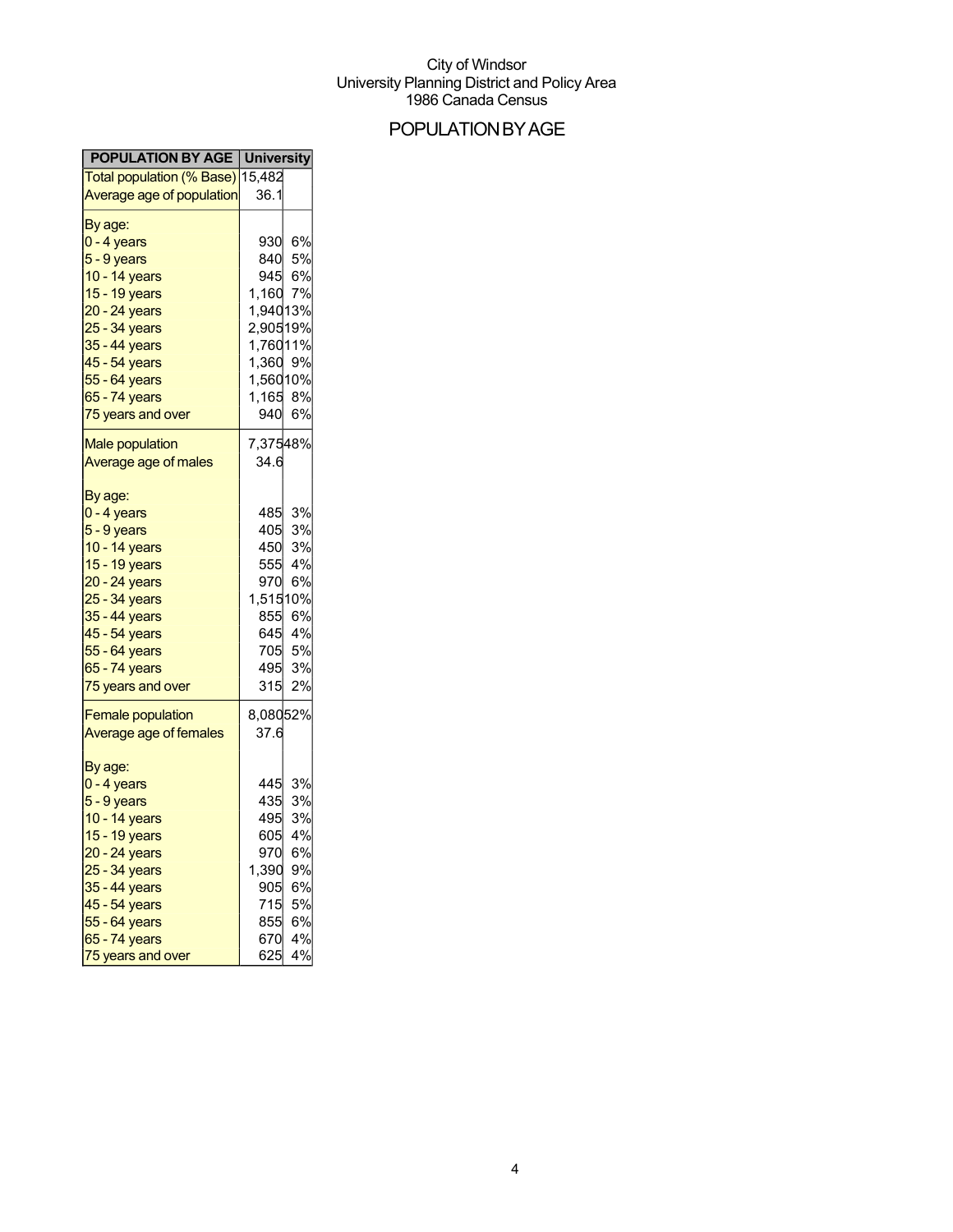## FAMILYSTRUCTURE/CHILDREN

| <b>FAMILY STRUCTURE / CHILDREN University</b> |          |         |
|-----------------------------------------------|----------|---------|
| Total census families (% base)                | 3,900    |         |
|                                               |          |         |
| By family structure:                          |          |         |
| <b>Total husband-wife families</b>            | 3,12580% |         |
| With no children at home                      | 1,34034% |         |
| With children at home                         | 1,78546% |         |
| 1 child                                       |          | 680 17% |
| 2 children                                    |          | 665 17% |
| 3 or more children                            |          | 440 11% |
| Lone-parent families                          |          | 780 20% |
| Lone male parent                              | 115      | 3%      |
| 1 child at home                               |          | 65 2%   |
| 2 children at home                            |          | 25 1%   |
| 3 or more children at home                    | 15       | 0%      |
| Lone female parent                            |          | 640 16% |
| 1 child at home                               |          | 385 10% |
| 2 children at home                            |          | 185 5%  |
| 3 or more children at home                    | 80       | 2%      |
| Total children at home (%base)                | 4,715    |         |
| $0 - 5$ years                                 | 1,05022% |         |
| $6 - 14$ years                                | 1,62534% |         |
| 15 - 17 years                                 |          | 600 13% |
| 18 - 24 years                                 | 1,05022% |         |
| 25 years and over                             |          | 370 8%  |
| Average children/family                       | 1.2      |         |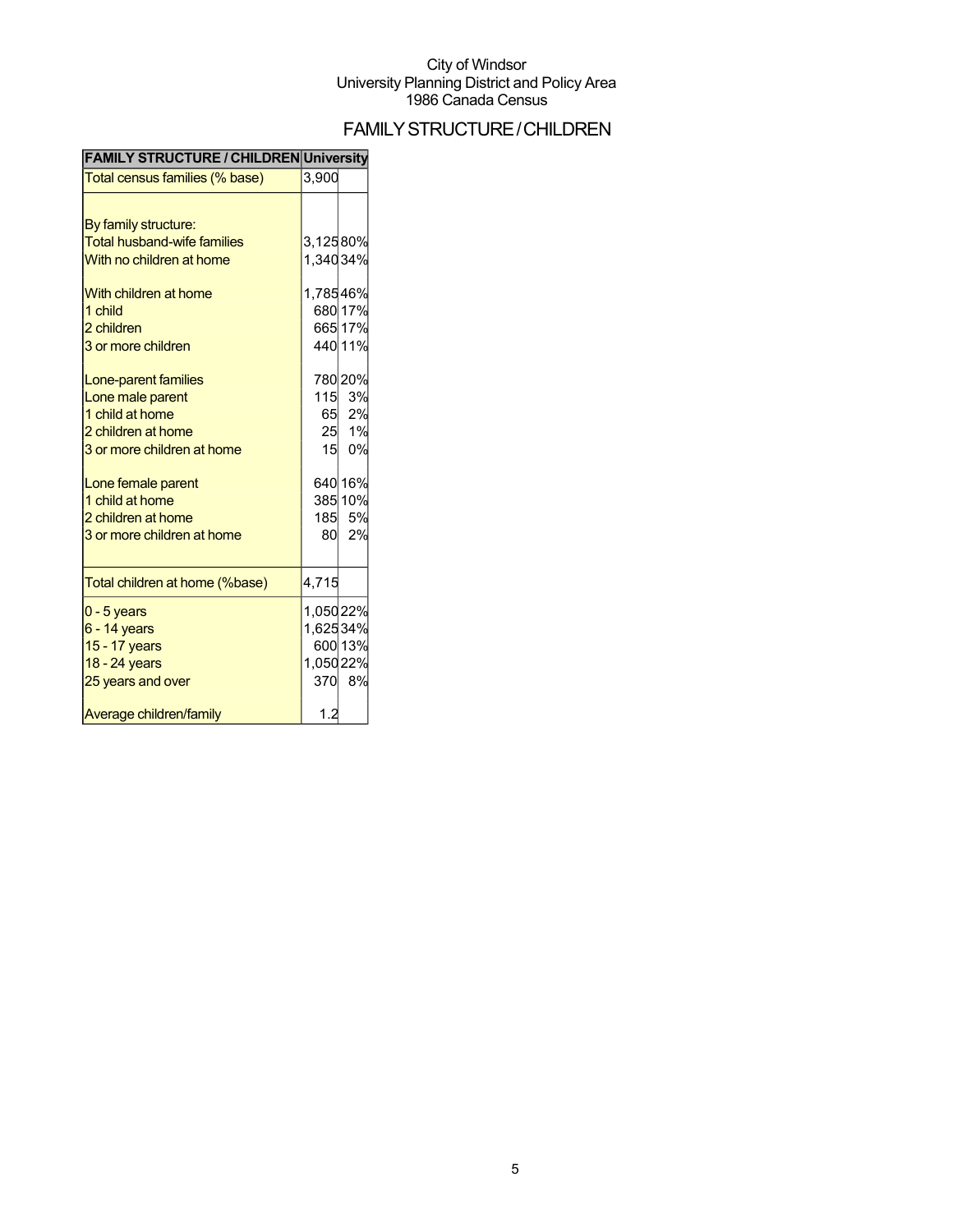## HOUSEHOLDS/MARITALSTATUS

| <b>HOUSEHOLDS / MARITAL STATUS University</b> |          |        |
|-----------------------------------------------|----------|--------|
| Private households (% base)                   | 6,180    |        |
| By size of household:                         |          |        |
| 1 person                                      | 1,96032% |        |
| 2 persons                                     | 1,89531% |        |
| 3 persons                                     |          | 99016% |
| 4 - 5 persons                                 | 1,15519% |        |
| 6 or more persons                             |          | 205 3% |
| By number of census families:                 |          |        |
| Non-family households                         | 2,35038% |        |
| <b>Family households</b>                      | 3,84062% |        |
| 1 census family                               | 3,78561% |        |
| 2 or more census families                     |          | 55 1%  |
|                                               |          |        |
| Persons in private households                 | 14,945   |        |
| Average persons per household                 | 2.4      |        |
| Census families in private                    | 3,900    |        |
| households (% base)                           |          |        |
| By size of census family:                     |          |        |
| 2 person family                               | 1,79046% |        |
| 3 persons                                     |          | 89523% |
| 4 persons                                     |          | 74519% |
| 5 or more persons                             |          | 51513% |
| Total population (% base)                     | 15,435   |        |
| By marital status, for persons                |          |        |
| 15 years of age and over:                     |          |        |
| Single (never married)                        | 3,90025% |        |
| <b>Married</b>                                | 6,45042% |        |
| Widowed                                       | 1,230 8% |        |
| <b>Divorced</b>                               |          | 715 5% |
| Separated                                     | 425      | 3%     |
|                                               |          |        |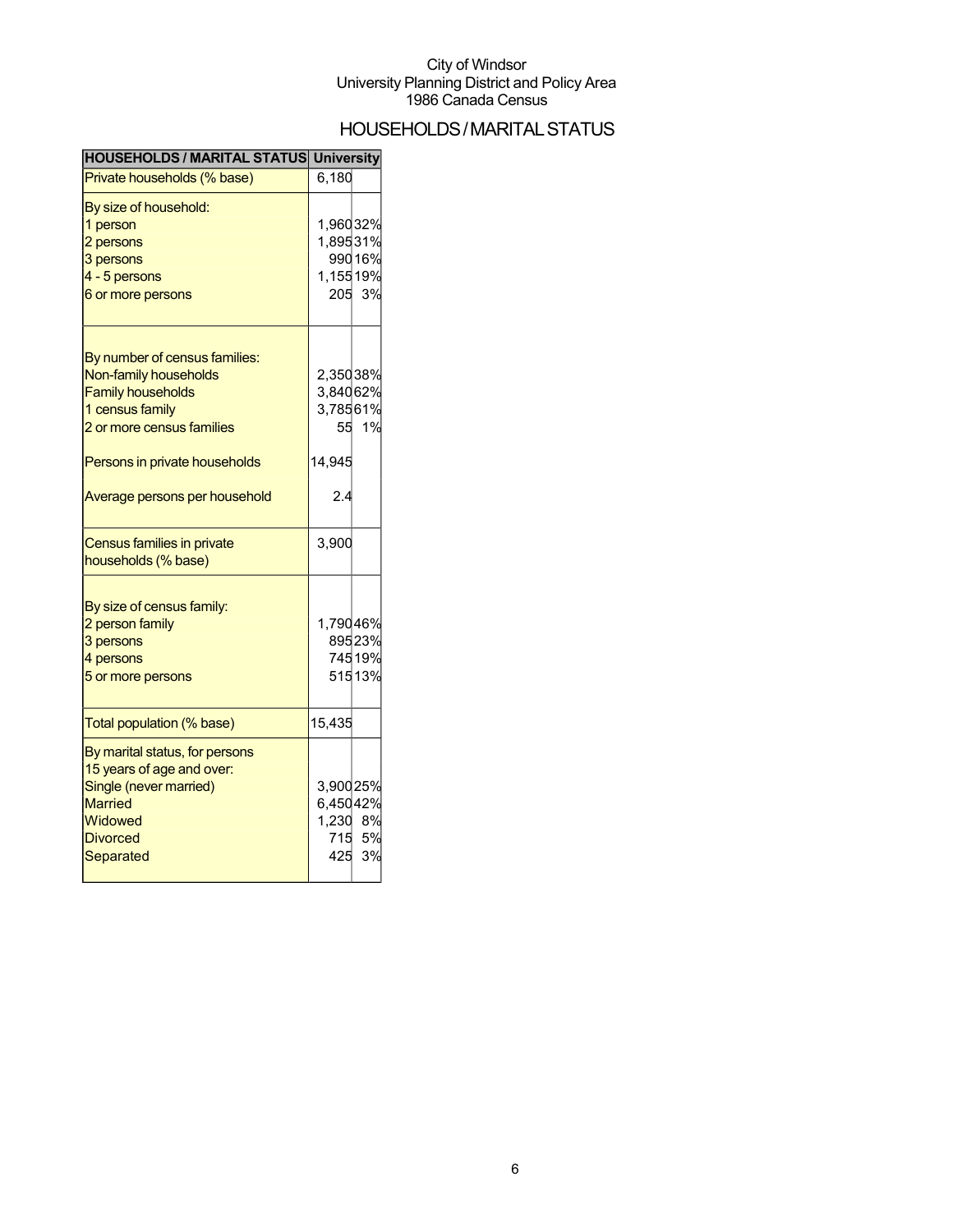## DWELLINGS

| <b>DWELLINGS</b>                                                                                                                 | <b>University</b>                             |                            |
|----------------------------------------------------------------------------------------------------------------------------------|-----------------------------------------------|----------------------------|
| Occupied dwellings (% base) 6,190                                                                                                |                                               |                            |
| By tenure:<br><b>Rented</b><br>Owned                                                                                             | 2,98048%<br>3,19552%                          |                            |
| <b>On Reserve</b>                                                                                                                | 01                                            | 0%                         |
| By dwelling type:<br>Single detached house<br>Apartment 5 or more stories<br><b>Movable dwelling</b><br>All other dwelling types | 3,48556%<br>0<br>2,07534%                     | 61510%<br>0%               |
| By age of dwelling - total<br><b>Constructed before 1946</b><br>1946 - 1960<br>1961 - 1970<br>1971 - 1980<br>1981 - 1986         | 6,210<br>2,94547%<br>1,75028%                 | 590 10%<br>88014%<br>45 1% |
| Dwellings with central heat<br>Gas<br>Electricity<br>Oil<br><b>Other fuels</b>                                                   | 5,85594%<br>4,32570%<br>1,63526%<br>200<br>25 | 3%<br>0%                   |
| <b>Tenant occupied households</b><br>With rent $>=$ 30% hhld inc.                                                                | 2,900<br>1,27544%                             |                            |
| Owner occupied households<br>Payments >= 30% hhld. inc.                                                                          | 3,215                                         | 445 14%                    |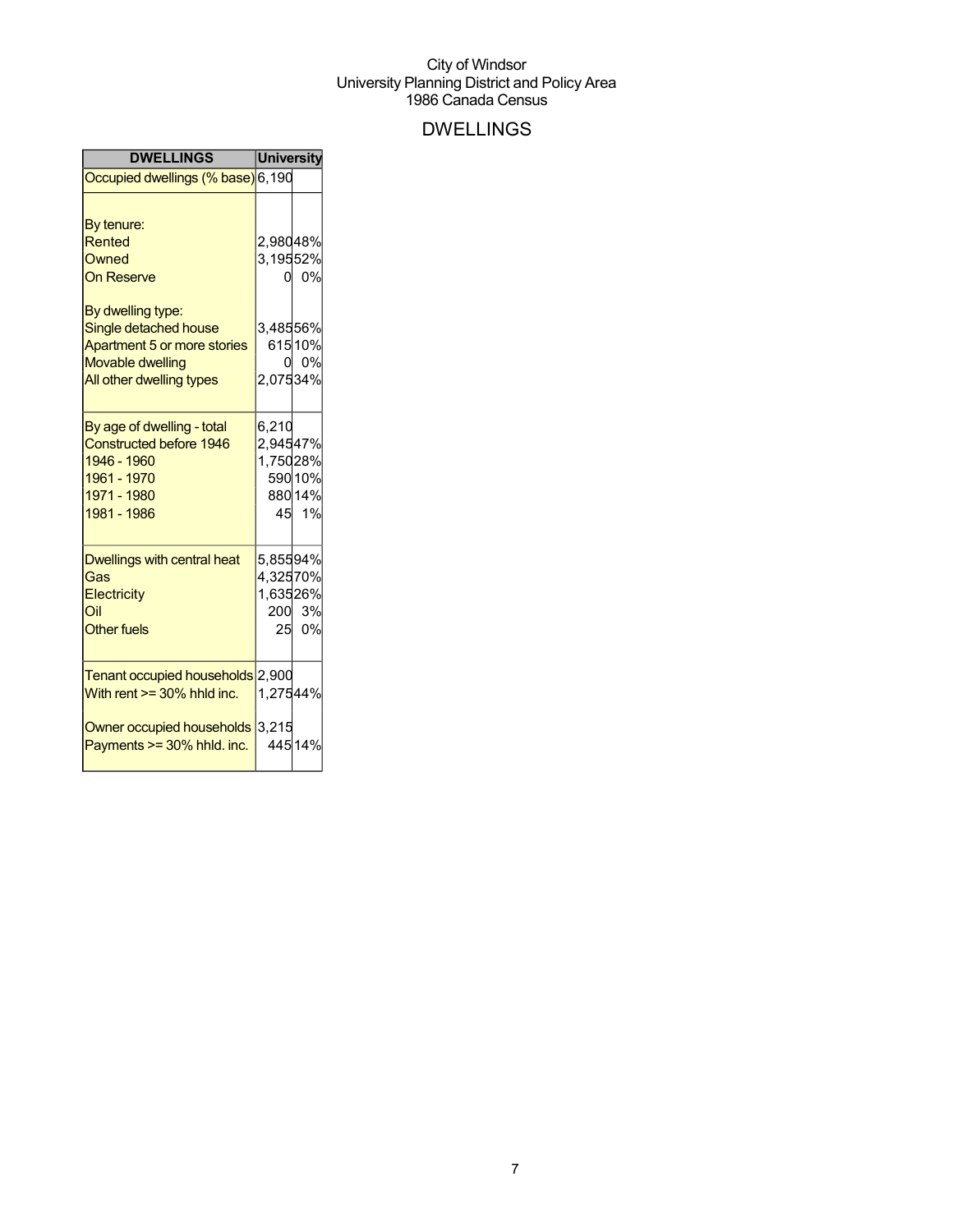## LANGUAGE-MOTHERTONGUE

| <b>LANGUAGE - MOTHER TONGUE University</b> |           |        |
|--------------------------------------------|-----------|--------|
| Total responses (% Base)                   | 15,455    |        |
|                                            |           |        |
| Total single responses                     | 14,61095% |        |
| <b>Total official languages</b>            | 12,92084% |        |
| English                                    | 12,38580% |        |
| French                                     |           | 535 3% |
|                                            |           |        |
| <b>Total non-official languages</b>        | 1,66011%  |        |
| German                                     |           | 100 1% |
| Chinese                                    |           | 175 1% |
| <b>Dutch</b>                               | 15        | 0%     |
| Polish                                     | 60        | 0%     |
| Italian                                    | 475       | 3%     |
| Portuguese                                 | 30        | 0%     |
| <b>Ukrainian</b>                           | 65        | 0%     |
| Greek                                      | 90        | 1%     |
| Languages other than above                 | 325       | 2%     |
|                                            |           |        |
| <b>Total multiple responses</b>            | 845       | 5%     |
|                                            |           |        |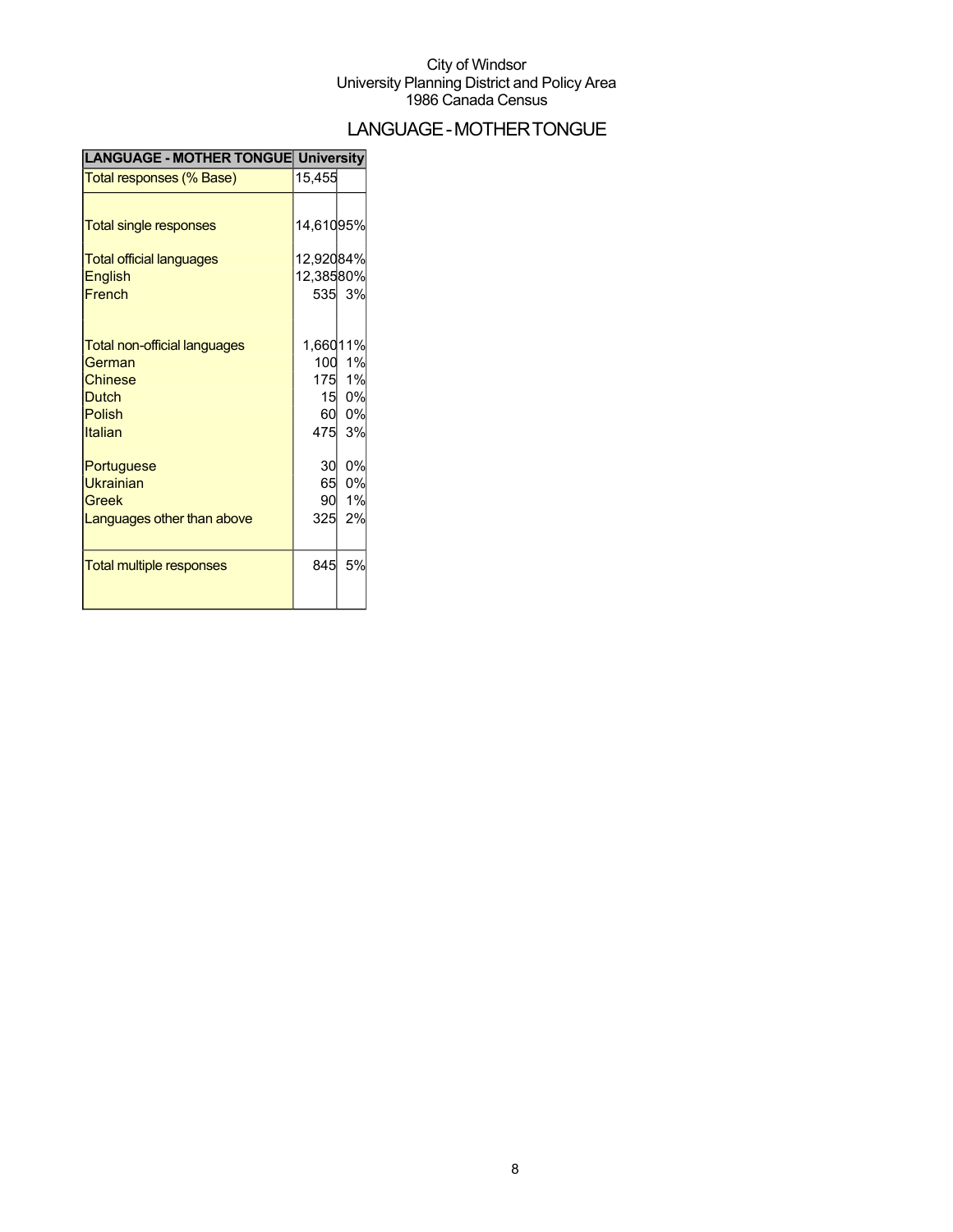## HOMELANGUAGE/ETHNICORIGIN

| <b>HOME LANGUAGE / ETHNIC ORIGIN University</b>                                                                                                                                                                  |                                                                        |                                                 |
|------------------------------------------------------------------------------------------------------------------------------------------------------------------------------------------------------------------|------------------------------------------------------------------------|-------------------------------------------------|
| Total population (% base)                                                                                                                                                                                        | 15,482                                                                 |                                                 |
| By home language:<br><b>Total single response</b><br><b>English</b><br>French<br>Italian<br><b>Chinese</b><br>German<br>Portuguese<br><b>Greek</b><br>Other<br>Speak more than one language                      | 14,40093%<br>13,32086%<br>130<br>280<br>105<br>45<br>35<br>455<br>860  | 1%<br>2%<br>1%<br>0%<br>0%<br>25 0%<br>3%<br>6% |
| By official language:<br><b>English only</b><br><b>French only</b><br><b>Both English and French</b><br><b>Neither English nor French</b>                                                                        | 13,53087%<br>1,52510%<br>180                                           | 15 0%<br>1%                                     |
| By ethnic origin:<br>Single origin<br><b>British</b><br>French<br><b>Aboriginal peoples</b><br>German<br>Italian<br>Ukrainian<br><b>Chinese</b><br>Dutch (Netherlands)<br>Other<br>Reported more than one origin | 9,69063%<br>4,85531%<br>1,76011%<br>175<br>95<br>1,550 10%<br>5,54536% | 60 0%<br>275 2%<br>710 5%<br>205 1%<br>1%<br>1% |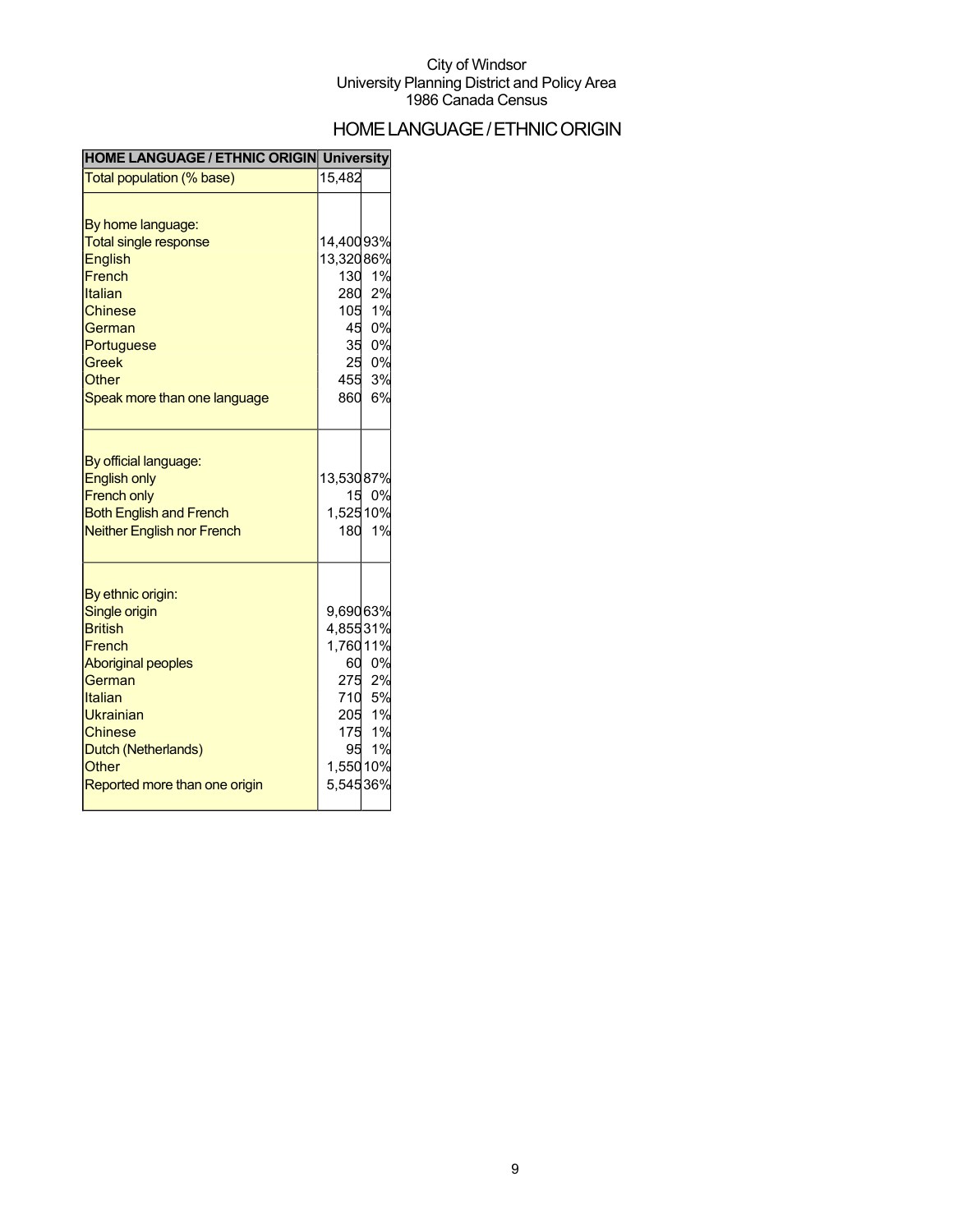### 1985INCOME

| 1985 INCOME                             | <b>University</b> |         |
|-----------------------------------------|-------------------|---------|
| Total households (% Base)               | 6,195             |         |
| By household income:                    |                   |         |
| <b>Negative Income</b>                  |                   | 0%      |
| $$0 - 9,999$                            | 1,33322%          |         |
| \$10,000 - 19,999                       | 1,56425%          |         |
| \$20,000 - 29,999                       | 1,05517%          |         |
| \$30,000 - 39,999                       |                   | 952 15% |
| \$40,000 - 49,999                       | 545               | 9%      |
| \$50,000 - 59,999                       | 399               | 6%      |
| \$60,000 - 69,999                       | 138               | 2%      |
| \$70,000 - 79,999                       | 99                | 2%      |
| \$80,000 - 99,999                       | 35                | 1%      |
| \$100,000 and over                      | 36                | 1%      |
| Aggr. household income (\$'000) 163,098 |                   |         |
| Average household income \$             | 26,327            |         |
| Males 15 yrs+ with income               | 5,470             |         |
| Aggregate income (\$'000)               | 106,680           |         |
| Average total income \$                 | 19,503            |         |
| Females 15 yrs+ with income             | 5,415             |         |
| Aggregate income (\$'000)               | 59,238            |         |
| Average total income \$                 | 10,940            |         |
| Males 15 yrs+ with employ.inc           | 4,265             |         |
| Aggregate income (\$'000)               | 86,734            |         |
| Average employment income \$            | 20,336            |         |
|                                         |                   |         |
| Females 15 yrs+ with emp.inc.           | 3,485             |         |
| Aggregate income (\$'000)               | 37,334            |         |
| Average employment income \$            | 10,713            |         |
| <b>Number of census families</b>        | 3,915             |         |
| Aggr. family income (\$'000)            | 118,001           |         |
| Average family income \$                | 30,141            |         |
| Unattached individ. with inc.           | 2,555             |         |
| Aggregate income (\$'000)               | 37,035            |         |
| Average individual income \$            | 14,495            |         |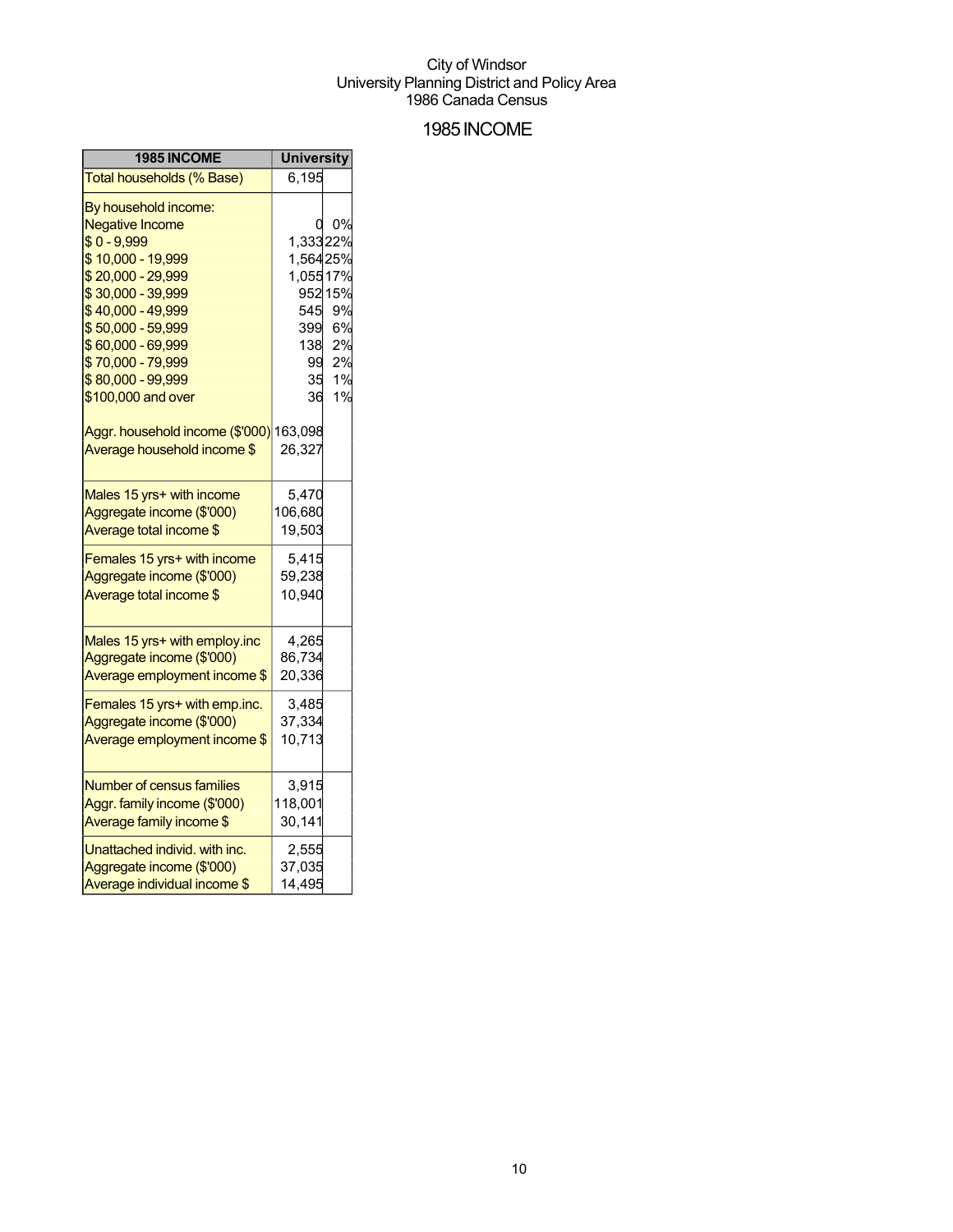## IMMIGRATION/MOBILITY

| <b>IMMIGRATION/MOBILITY University</b>        |           |        |
|-----------------------------------------------|-----------|--------|
| Total population (% Base)                     | 15,435    |        |
| By citizenship:                               |           |        |
| Canadian                                      | 14,50094% |        |
| <b>Other than Canadian</b>                    | 730       | 5%     |
|                                               |           |        |
| <u>By immigration status:</u>                 |           |        |
| Non-immigrant population                      | 12,70082% |        |
| Born in province of res.                      | 11,42574% |        |
| Born in another province                      | 1,260     | 8%     |
| Immigrant population                          | 2,53516%  |        |
| <b>United States of America</b>               | 365       | 2%     |
| <b>Other Americas</b>                         | 45        | 0%     |
| <b>United Kingdom</b>                         | 485       | 3%     |
| <b>Other Europe</b>                           | 1,135     | 7%     |
| Africa                                        | 40        | 0%     |
| Asia                                          | 485       | 3%     |
| Other                                         | 25        | 0%     |
|                                               |           |        |
| Immigrant population - total                  | 2,535     |        |
| By period of immigration:                     |           |        |
| Before 1946                                   |           | 46018% |
| 1946 - 1966                                   |           | 96038% |
| 1967 - 1977                                   |           | 60024% |
| 1978 - 1982                                   |           | 27011% |
| 1983 - 1986                                   | 225       | 9%     |
|                                               |           |        |
| By age at time of immigration:<br>0 - 4 years |           | 42017% |
| 5 - 19 years                                  |           | 73029% |
| 20 years and over                             | 1,41056%  |        |
|                                               |           |        |
| By mobility status:                           |           |        |
| Persons 5 years and over                      | 14,285    |        |
| Non-movers (same address)                     | 7,62053%  |        |
| <b>Movers</b>                                 | 6,67547%  |        |
| Non-migrants (same place)                     | 4,72033%  |        |
| <b>Migrants</b>                               | 1,96014%  |        |
| From same province                            | 1,225     | 9%     |
| From other province                           | 345       | 2%     |
| <b>From outside Canada</b>                    | 390       | 3%     |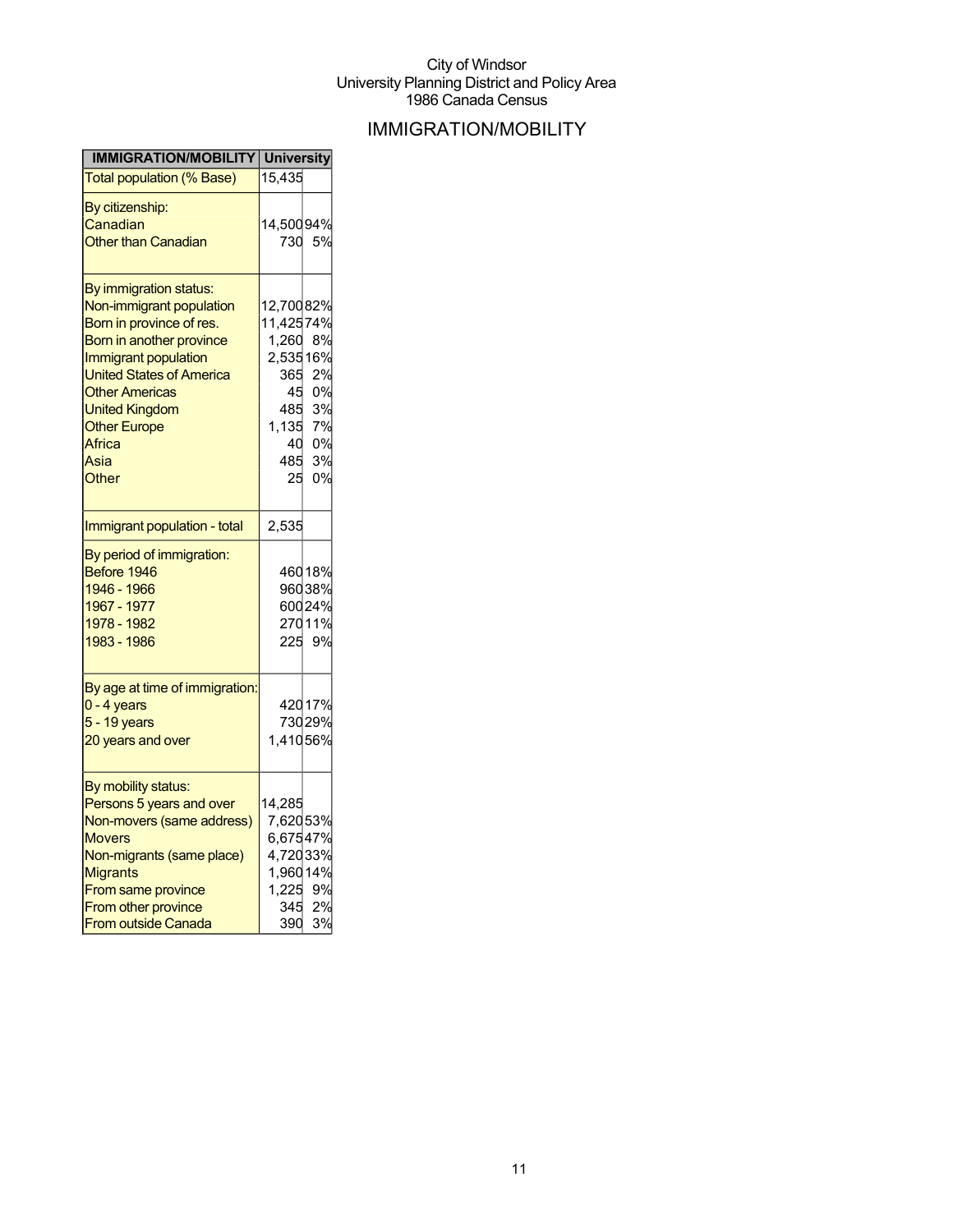## EDUCATION/QUALIFICATIONS

| <b>EDUCATION/QUALIFICATIONS</b> | <b>University</b> |        |
|---------------------------------|-------------------|--------|
| Total population 15+ years      | 12,430            |        |
| By highest level of schooling:  |                   |        |
| Less than grade 9               | 1,94516%          |        |
| Grade 9 - 13, no sec. cert.     | 3,95032%          |        |
| Grade 9 - 13, second. cert.     | 1,68014%          |        |
| Trade certificate/diploma       | 2,48520%          |        |
| University without degree       | 1,105 9%          |        |
| University with degree          | 1,25510%          |        |
| Postsecondary educated          |                   |        |
| population - total (% Base)     | 3,265             |        |
| By field of study:              |                   |        |
| Male with postsecondary educ.   | 1,73053%          |        |
| Education/recreat./counsell.    | 100               | 3%     |
| Fine and applied arts           | 75                | 2%     |
| Humanities & related fields     | 170               | 5%     |
| Social sciences & rel. field    | 180               | 6%     |
| Commerce/management/bus.adm.    |                   | 195 6% |
| Agricult. & biolog. sciences    |                   | 125 4% |
| Engineering & applied scienc    | 75                | 2%     |
| Technic.& trades (eng & sci)    |                   | 70021% |
| Health prof. science & tech.    | 45                | 1%     |
| Mathematics & phys. sciences    | 70                | 2%     |
| All other                       | 5                 | 0%     |
| Female with postsecond. educ.   | 1,53547%          |        |
| Education/recreat./counsell.    | 170               | 5%     |
| Fine and applied arts           | 150               | 5%     |
| Humanities & related fields     |                   | 130 4% |
| Social sciences & rel. field    | 225               | 7%     |
| Commerce/management/bus.adm     |                   | 38012% |
| Agricult. & biolog. sciences    | 70                | 2%     |
| Engineering & applied scienc    | 5                 | 0%     |
| Technic.& trades (eng & sci)    | 70                | 2%     |
| Health prof. science & tech.    | 300               | 9%     |
| Mathematics & phys. sciences    | 30                | 1%     |
| <b>All other</b>                | 5                 | 0%     |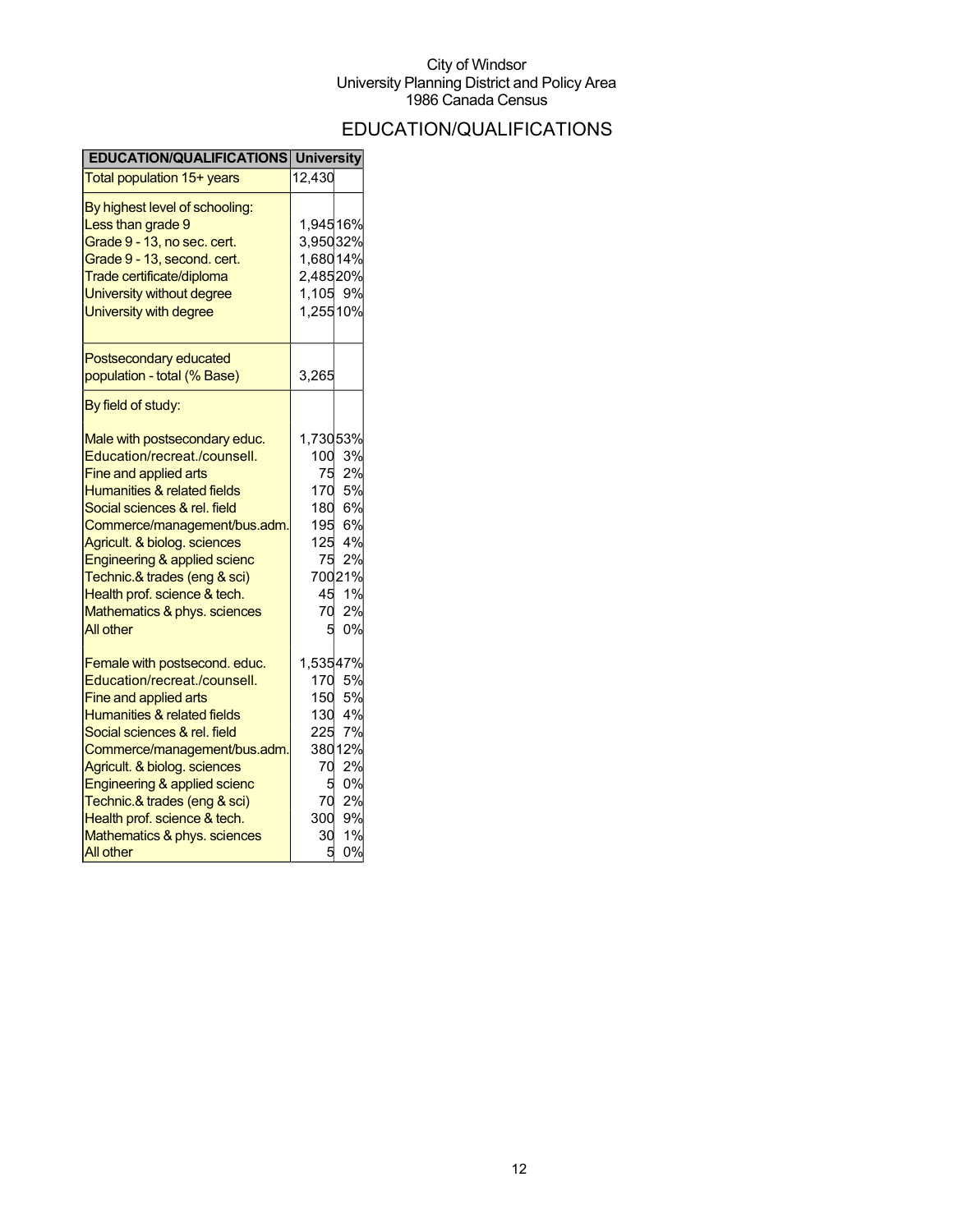### **LABOUR FORCE**

| <b>LABOUR FORCE</b>                                                                                                                                                                 | <b>University</b>                                              |              |
|-------------------------------------------------------------------------------------------------------------------------------------------------------------------------------------|----------------------------------------------------------------|--------------|
| Total population 15+ years<br>Total labour force 15+ years<br>Employed<br><b>Unemployed</b><br>Persons not in labour force<br><b>Participation rate</b><br><b>Unemployment rate</b> | 12.435<br>7,87063%<br>7,03057%<br>4,56037%<br>63.29<br>10.61   | 835 7%       |
| Male population 15+ years<br><b>Labour force</b><br>Employed<br><b>Unemployed</b><br>Not in labour force<br><b>Participation rate</b><br><b>Unemployment rate</b>                   | 5,92048%<br>4,40535%<br>3,95032%<br>1,520 12%<br>74.41<br>10.1 | 445 4%       |
| Female population 15+ years<br><b>Labour force</b><br>Employed<br><b>Unemployed</b><br>Not in labour force<br><b>Participation rate</b><br><b>Unemployment rate</b>                 | 6,51552%<br>3,47528%<br>3,08025%<br>3,04024%<br>53.34<br>11.22 | 390 3%       |
| Males- all classes of worker<br><b>Paid worker</b><br>Self-employed<br>Females- all classes of worker<br><b>Paid worker</b><br>Self-employed                                        | 4,515<br>4,21593%<br>3,530<br>3,39096%<br>25                   | 100 2%<br>1% |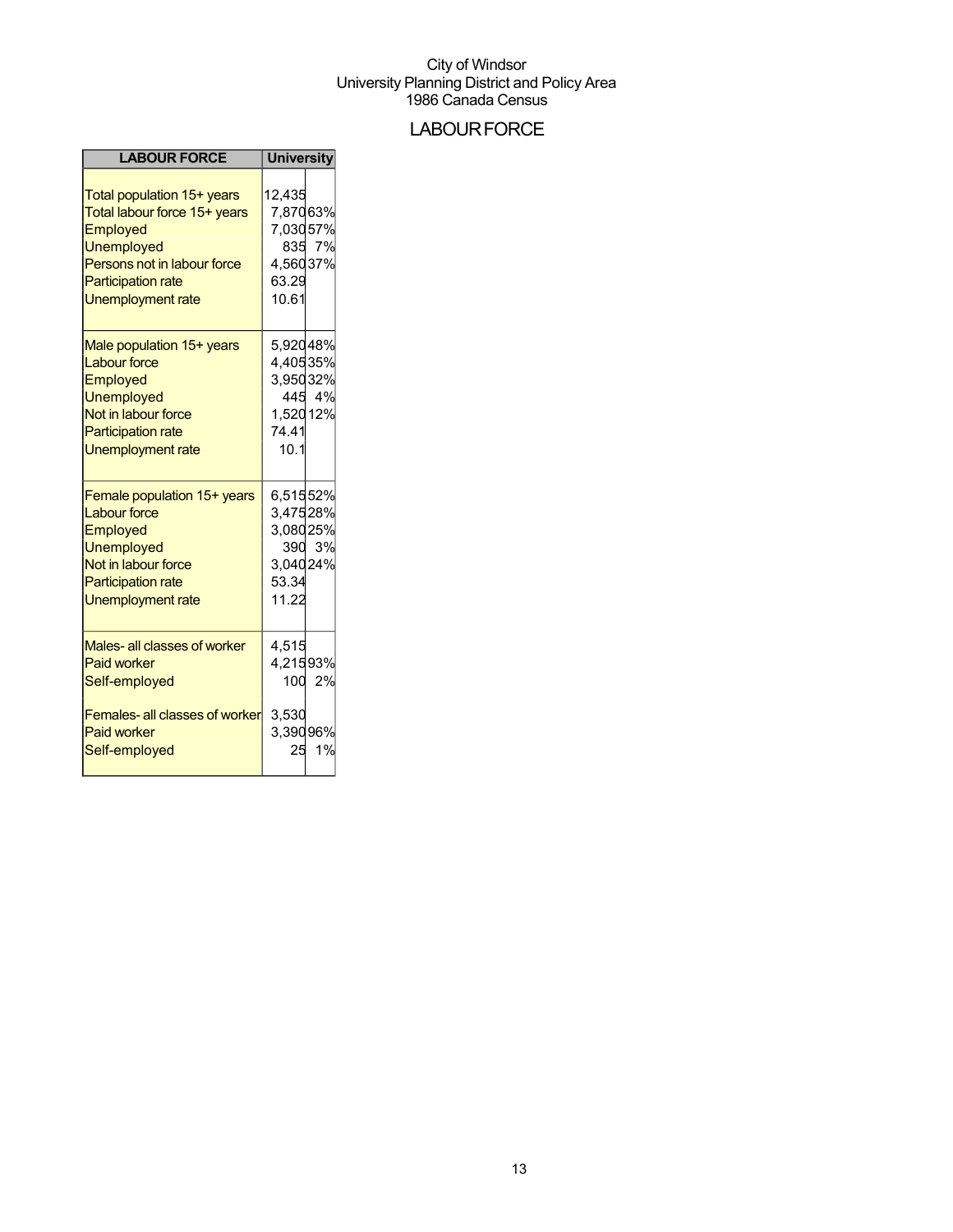## INDUSTRY/OCCUPATION

| <b>INDUSTRY/OCCUPATION University</b>                    |           |         |
|----------------------------------------------------------|-----------|---------|
| perienced labour force                                   |           |         |
| By Industry: (% Base)                                    | 7,710     |         |
| <b>Agricultural &amp; rel.services</b>                   | 40        | 1%      |
| Other primary industries                                 | 45        | 1%      |
| Manufacturing                                            | 2,13028%  |         |
| Construction                                             | 285       | 4%      |
| <b>Transportation &amp; storage</b>                      | 340       | 4%      |
| Communication & oth. utility                             | 165       | 2%      |
| <b>Wholesale trade</b>                                   | 140       | 2%      |
| <b>Retail trade</b>                                      | 1,130 15% |         |
| <b>Finance and insurance</b>                             | 190       | 2%      |
| Real estate & insur. agents                              | 55        | 1%      |
| <b>Business service</b>                                  | 355       | 5%      |
| Government service                                       |           | 345 4%  |
| <b>Educational service</b>                               |           | 575 7%  |
| <b>Health &amp; social service</b>                       | 635       | 8%      |
| Accommodation, food, beverag                             |           | 755 10% |
| Other service industries                                 | 535       | 7%      |
| <b>Experienced labour force</b>                          |           |         |
| by occupation: (% Base)                                  | 7,710     |         |
|                                                          | 415       | 5%      |
| Managerial, administrative<br>Nat. science, eng. & math. | 155       | 2%      |
| Soc. sc., religion & artist.                             | 405       | 5%      |
| <b>Teaching &amp; related</b>                            |           | 290 4%  |
| <b>Medicine &amp; health</b>                             | 370       | 5%      |
| <b>Clerical &amp; related</b>                            | 1,31017%  |         |
| <b>Sales</b>                                             | 625       | 8%      |
| Service                                                  | 1,36018%  |         |
| <b>Farming &amp; horticultural</b>                       | 70        | 1%      |
| Other primary industries                                 | 5         | 0%      |
| Processing                                               | 150       | 2%      |
| Machining & related                                      | 405       | 5%      |
| Prod. fabric./assemb./repair                             | 1,14515%  |         |
| <b>Construction trades</b>                               | 265       | 3%      |
| Transport equipmnt. operat.                              |           | 380 5%  |
| Material handling & related                              | 120       | 2%      |
| Oth. crafts & equip. operat.                             | 95        | 1%      |
| Occupations not classified                               | 185       | 2%      |
|                                                          |           |         |